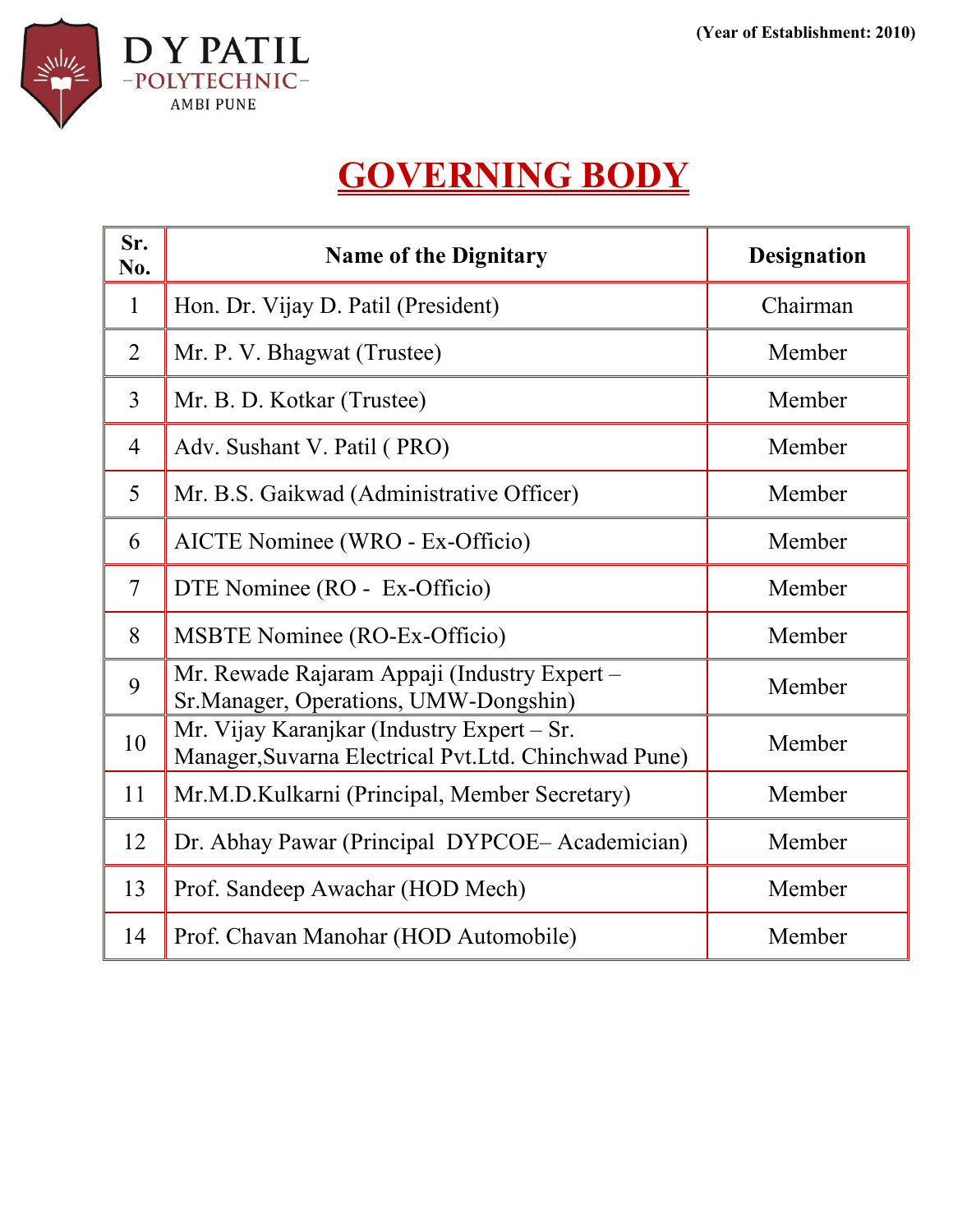### **(Year of Establishment: 2010)**

### **ANTI-RAGGING ENFORCEMENT SQUAD & CADRE COMMITTEE**

| Sr.<br>N <sub>0</sub> . | <b>Name</b>                                          | <b>Designation</b> | <b>Contact No.</b> |
|-------------------------|------------------------------------------------------|--------------------|--------------------|
| $\mathbf{1}$            | Mr. S. V. Avchar<br>(I/C HOD Mechanical Engineering) | Chairman           | 8806668483         |
| $\overline{2}$          | Ms. B. A. Mukhedkar<br>(I/C HOD E&TC Engineering)    | Member             | 9975615761         |
| $\overline{3}$          | Mr. S. K. Rathod                                     | Member             | 8600246683         |
| $\overline{4}$          | Mr. S. R. Ingale<br>(I/C HOD First Year Shift)       | Member             | 7387787212         |
| 5                       | Mr. C. D. More<br>(I/C HOD First Year)               | Squad              | 8007185999         |
| 6                       | Mr. A.A.Patil<br>(I/C HOD. Computer Engineering)     | Squad              | 9503338807         |
| $\overline{7}$          | Mr.S.S.Jawanjal<br>(I/C HOD I.T Engineering)         | Counseller         | 9405107303         |
| 8                       | Mr. V.R. Raut<br>(I/C HOD Automobile Engineering)    | Counseller         | 9028225934         |